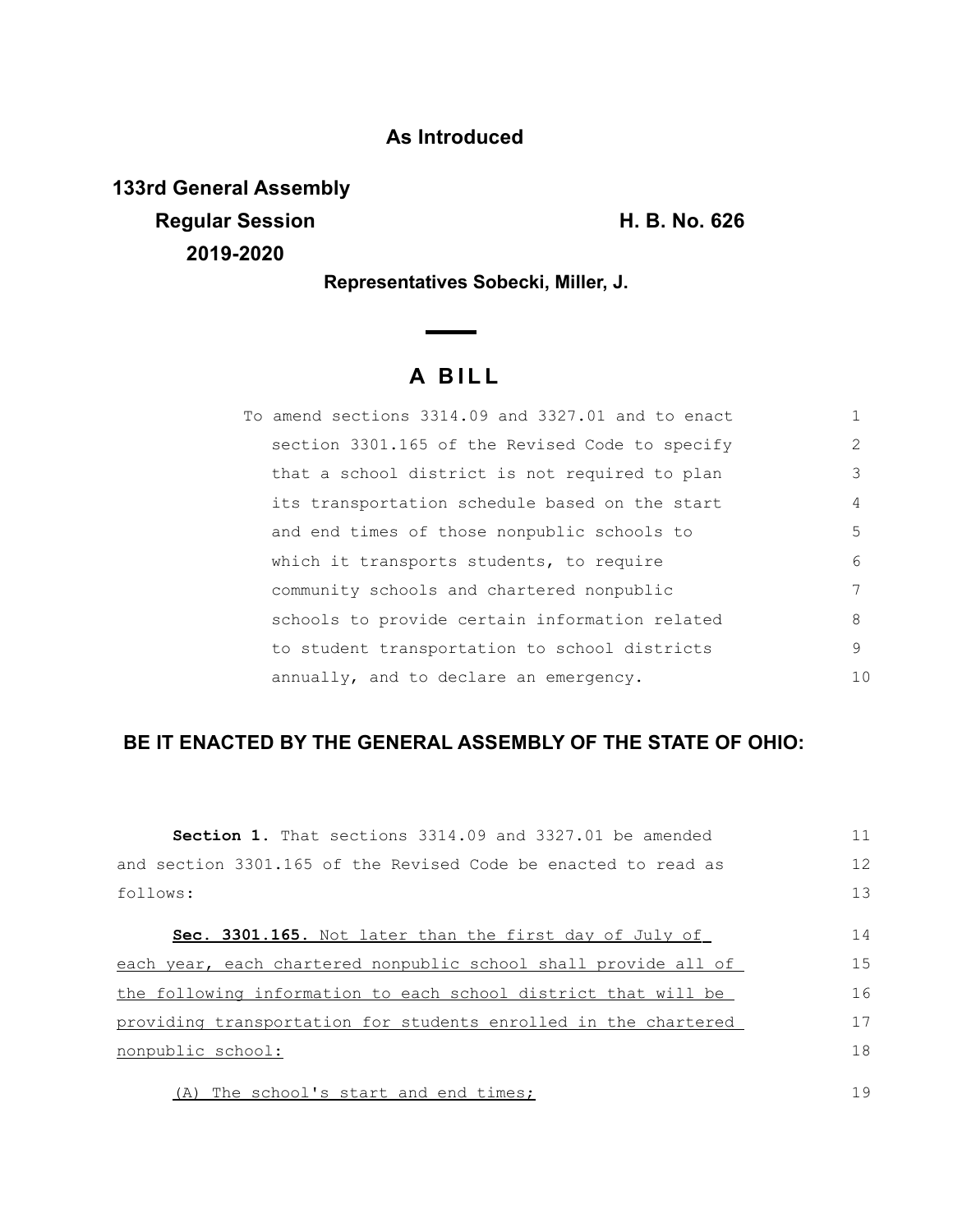| (B) The school's calendar for the upcoming school year;                  |  |
|--------------------------------------------------------------------------|--|
| (C) The address of each student who will receive                         |  |
| transportation from the school district.                                 |  |
| Sec. 3314.09. (A) As used in this section and section                    |  |
| 3314.091 of the Revised Code, "native student" means a student           |  |
| entitled to attend school in the school district under section           |  |
| 3313.64 or 3313.65 of the Revised Code.                                  |  |
| (B) Except as provided in section 3314.091 of the Revised                |  |
| Code, the board of education of each city, local, and exempted           |  |
| village school district shall provide transportation to and from         |  |
| school for its district's native students in accordance with             |  |
| section 3327.01 of the Revised Code.                                     |  |
| (C) Not later than the first day of July of each year,                   |  |
| each community school shall provide all of the following                 |  |
| information to each school district that will be providing               |  |
| transportation for students enrolled in the community school:            |  |
| (1) The school's start and end times;                                    |  |
| (2) The school's calendar for the upcoming school year;                  |  |
| (3) The address of each student who will receive                         |  |
| transportation from the school district.                                 |  |
| Sec. 3327.01. Notwithstanding division (D) of section                    |  |
| 3311.19 and division (D) of section 3311.52 of the Revised Code,         |  |
| this section and sections $3327.011$ , $3327.012$ , and $3327.02$ of the |  |
| Revised Code do not apply to any joint vocational or cooperative         |  |
| education school district.                                               |  |
|                                                                          |  |
| In all city, local, and exempted village school districts                |  |
| where resident school pupils in grades kindergarten through              |  |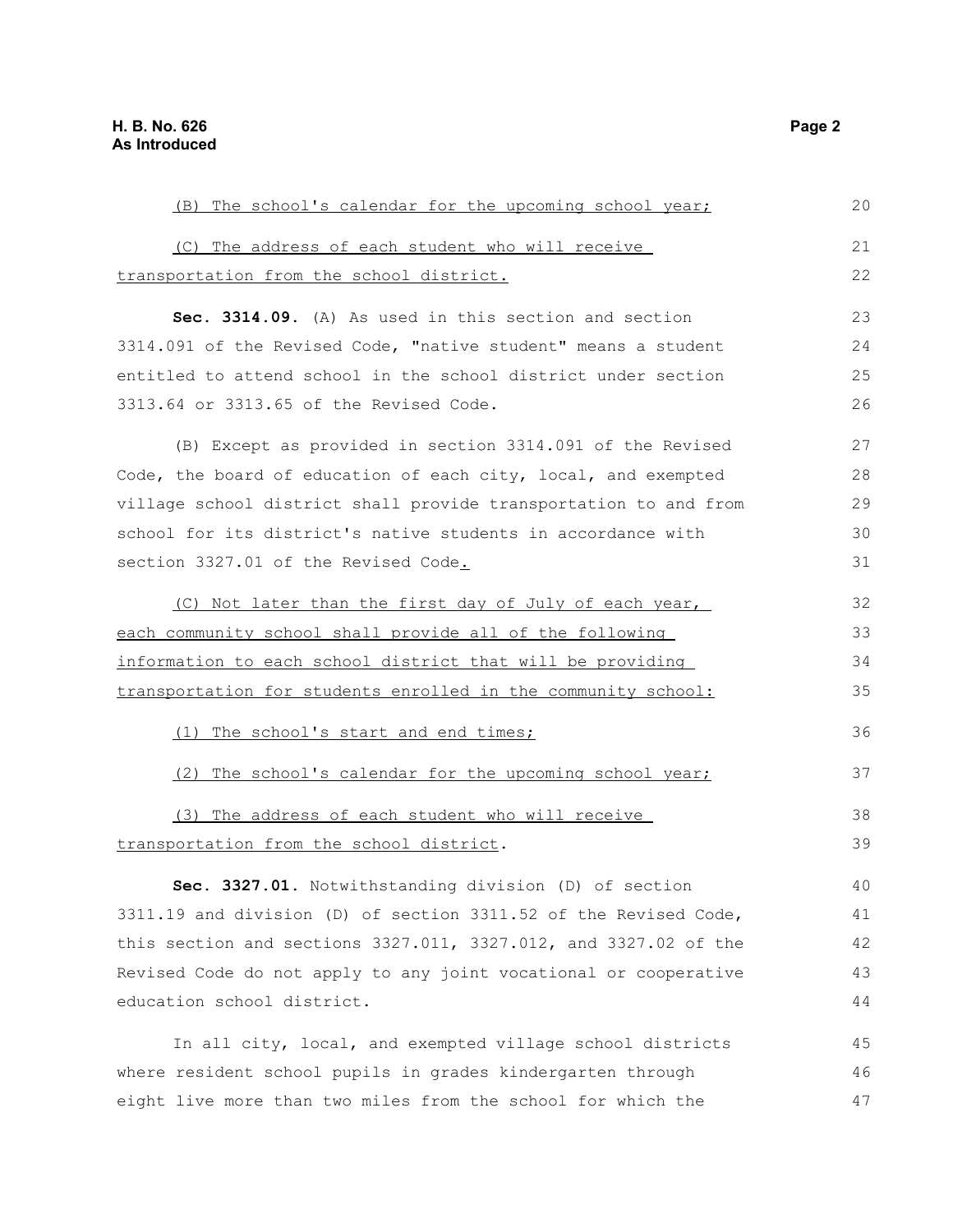## **H. B. No. 626 Page 3 As Introduced**

state board of education prescribes minimum standards pursuant to division (D) of section 3301.07 of the Revised Code and to which they are assigned by the board of education of the district of residence or to and from the nonpublic or community school which they attend, the board of education shall provide transportation for such pupils to and from that school except as provided in section 3327.02 of the Revised Code. 48 49 50 51 52 53 54

In all city, local, and exempted village school districts where pupil transportation is required under a career-technical plan approved by the state board of education under section 3313.90 of the Revised Code, for any student attending a careertechnical program operated by another school district, including a joint vocational school district, as prescribed under that section, the board of education of the student's district of residence shall provide transportation from the public high school operated by that district to which the student is assigned to the career-technical program. 55 56 57 58 59 60 61 62 63 64

In all city, local, and exempted village school districts, the board may provide transportation for resident school pupils in grades nine through twelve to and from the high school to which they are assigned by the board of education of the district of residence or to and from the nonpublic or community high school which they attend for which the state board of education prescribes minimum standards pursuant to division (D) of section 3301.07 of the Revised Code. 65 66 67 68 69 70 71 72

A board of education shall not be required to transport elementary or high school pupils to and from a nonpublic or community school where such transportation would require more than thirty minutes of direct travel time as measured by school bus from the public school building to which the pupils would be 73 74 75 76 77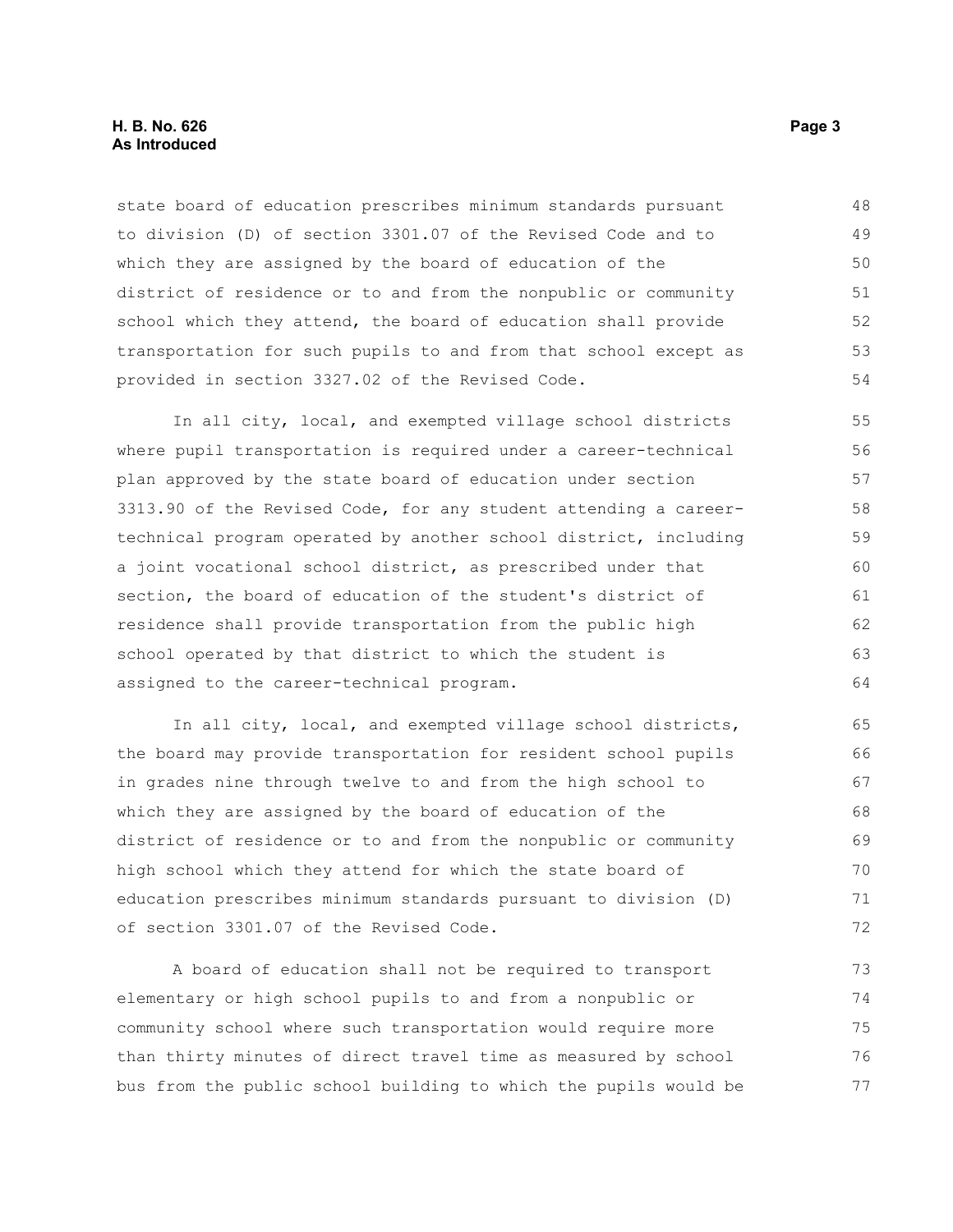assigned if attending the public school designated by the district of residence. Where it is impractical to transport a pupil by school conveyance, a board of education may offer payment, in lieu of providing such transportation in accordance with section 3327.02 of the Revised Code. A board of education shall not be required to transport elementary or high school pupils to and from a nonpublic or community school on Saturday or Sunday, unless a board of education and a nonpublic or community school have an agreement in place to do so before the first day of July of the school year in which the agreement takes effect. Subject to division (F) of section 3313.48 of the Revised Code, a board of education shall not be required to plan its transportation schedule based on the start and end times of those nonpublic schools to which it is required to transport elementary or high school pupils. In all city, local, and exempted village school districts, the board shall provide transportation for all children who are so disabled that they are unable to walk to and from the school for which the state board of education prescribes minimum standards pursuant to division (D) of section 3301.07 of the Revised Code and which they attend. In case of dispute whether the child is able to walk to and from the school, the health commissioner shall be the judge of such ability. In all city, exempted village, and local school districts, the board shall provide transportation to and from school or special education classes for mentally disabled children in accordance with 78 79 80 81 82 83 84 85 86 87 88 89 90 91 92 93 94 95 96 97 98 99 100 101 102 103 104 105

standards adopted by the state board of education.

106